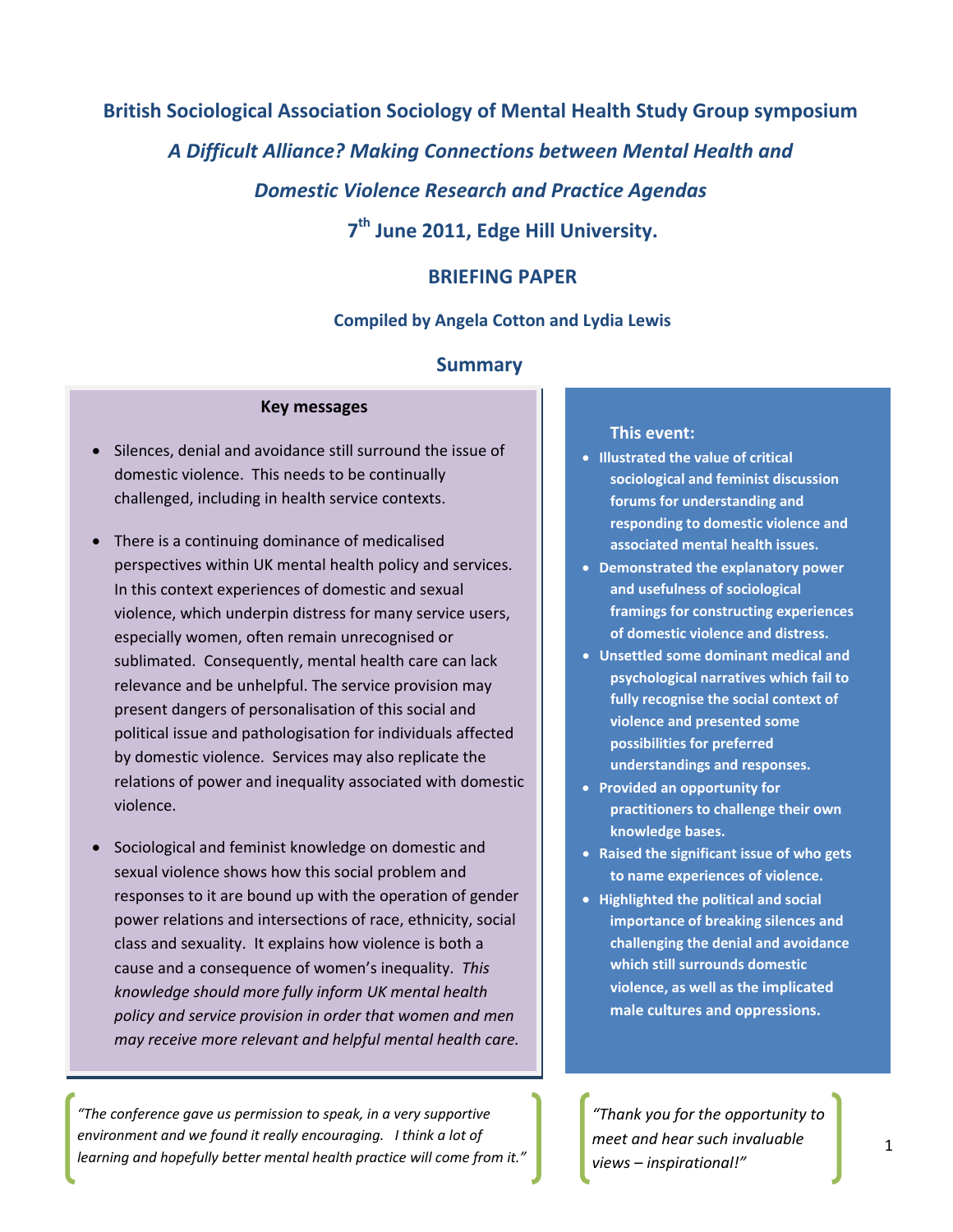### **The objectives of the event were:**

- to bring together mental health researchers, practitioners and service providers, along with mental health service users and survivors, and domestic violence survivors and organisations supporting them, in order to share knowledge, ideas and information;
- to provide a space for discussion, debate and comparison of sociological research in the areas of domestic/interpersonal violence and mental health;
- to play a part in developing the discourses of domestic violence within the field of mental health by providing opportunity to explore the tensions between discourses of justice and those of mental health;
- to explore the relationship between research, policy and practice in the two areas and how sociological work on domestic/interpersonal violence needs to inform mental health policy and practice;
- to act as a catalyst for further activities such as publication of a monograph of presented papers, and to encourage further collaboration between domestic violence sociological researchers and others undertaking research, working or studying in the field of mental health.

## **Background and overview**

The symposium aimed to strengthen the dialogue and reinforce important connections between critical sociological research around domestic violence and mental health research. It presented an opportunity for cross-disciplinary fertilisation of ideas and provided a discursive space within which to disseminate theoretically informed, conceptual and empirical sociological work which needs to inform mental health policy and practice.

The symposium offered an opportunity to bring together researchers, practitioners and people who had experiences of the distress associated with domestic violence. The audience of nearly 100 academic sociologists and mental health researchers, students, and users and providers of domestic violence services and mental health services within the statutory and third sectors, alongside representatives from the police and probation service as well as local government presented a rich opportunity to explore the symposium theme of 'making connections' with the aim of making some impact upon mental health practice.

The format of the event was a combination of plenary, 'key note' presentations, workshops for discussion of the symposium themes, informed by the presentations, and a closing plenary feedback and discussion session, with the overall objective of facilitating meaningful engagement for all participants. In addition, a local singer songwriter, Claire Mooney, provided music inspired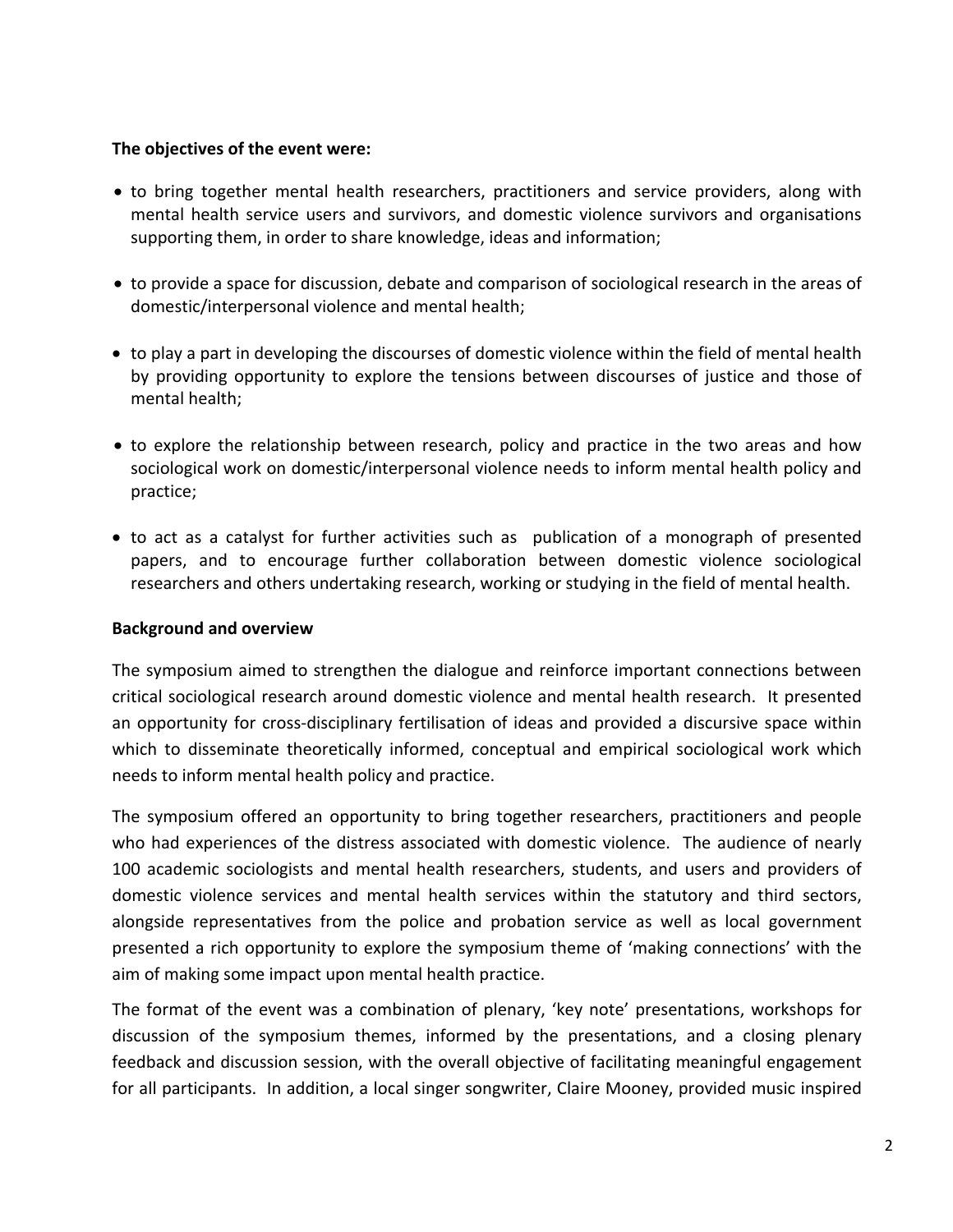by feminist thinking about violence and performed an original composition based on the days' proceedings at the end of the day.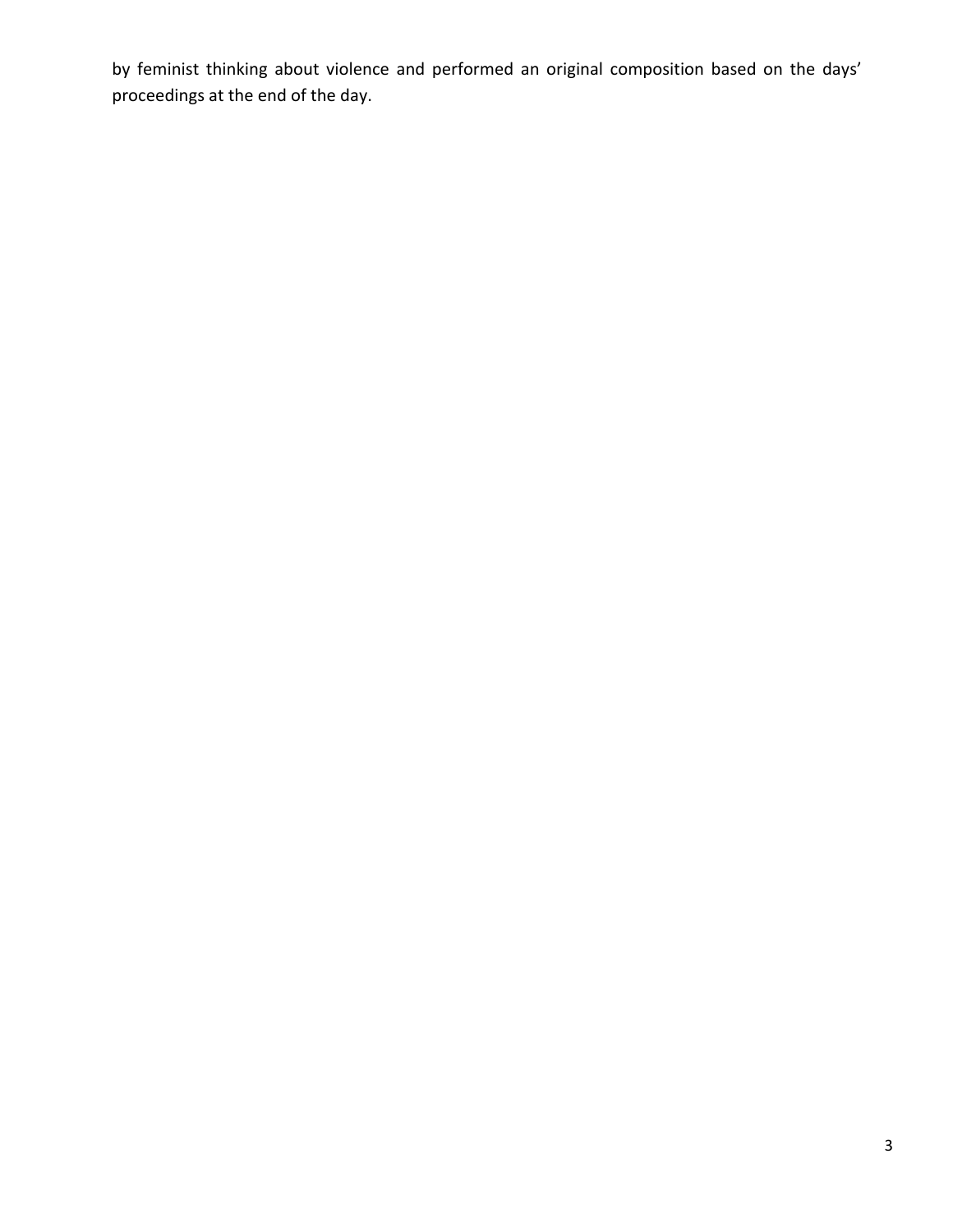The event drew upon a range of sociological research and theory and reflected the important influence of feminist praxis (understanding in order to act) in researching experiences of mental health and domestic violence and in supporting women. It also engaged with debates about appropriate and effective definitions of 'violence' and its context - as interpersonal, 'family' or 'domestic', for example (McKie, 2005) ‐ and concerns about recognising and responding to diversity among those affected. It provided an important opportunity to consider what these bodies of knowledge, influences, concerns and debates mean for mainstream health, and particularly mental health policy and practice, within which there has been gradual development of an appreciation that issues relating to experiences of domestic violence need to be sensitively addressed.

The relatively recent proliferation, nationally and internationally, of political, legislative and empirical attention to the phenomenon of domestic violence, along with the increased recognition within health discourses of the numerous physical and psychological health consequences of domestic violence, particularly for women and children, made this event a timely one. In the UK, mental health services may be beginning to consider the emotional and psychological distress associated with experiences of domestic violence, while the sociologically informed work of key critical feminist researchers is beginning to be influential (Itzin 2006; National Mental Health Development Unit, 2010). Yet the 'medical colonization' of this area of human experience remains a significant issue and still needs to be challenged.

Within the social sciences, people such as Marianne Hester, Liz Kelly, Ravi Thiara and Cathy Humphreys have developed Research Centres focusing on violence against women and child abuse, with sensitivities to diversities in these experiences (see, for example, <http://www.cwasu.org/>). The approach of these centres contrasts sharply with projects which have 'evidence-based medicine' as their organising principle (see, for example, Howard et al, 2010; Ramsey et al, 2009) and bring into focus the ethico-political problems surrounding the medicalisation of violence. The development of the field towards more recognition of critical and feminist understandings and responses thus contains inherent tensions. Indeed, the juxtaposition of sociological (including feminist sociological) and medical discourses of domestic violence and mental health during the proceedings of this symposium illustrated the complexities and politics involved in naming, researching and 'intervening' in a subject that occupies an uneasy space within contemporary western culture.

The operation and influence of these potentially conflicting narratives within health and justice discourses provided a worthy topic of exploration and opportunity for consideration of these complex tensions. One which received considerable attention on the day was the existence, on the one hand, of the very real need for women to be listened to, and heard, and receive sensitive mental health care, and on the other of the continual danger within the current service context of disclosure and help‐seeking serving to pathologise women's distress, and the concomitant loss of focus upon justice and depoliticising of domestic violence by individualising and personalizing experience. The shape services need to take in order to guard against this was a significant point within the closing discussions.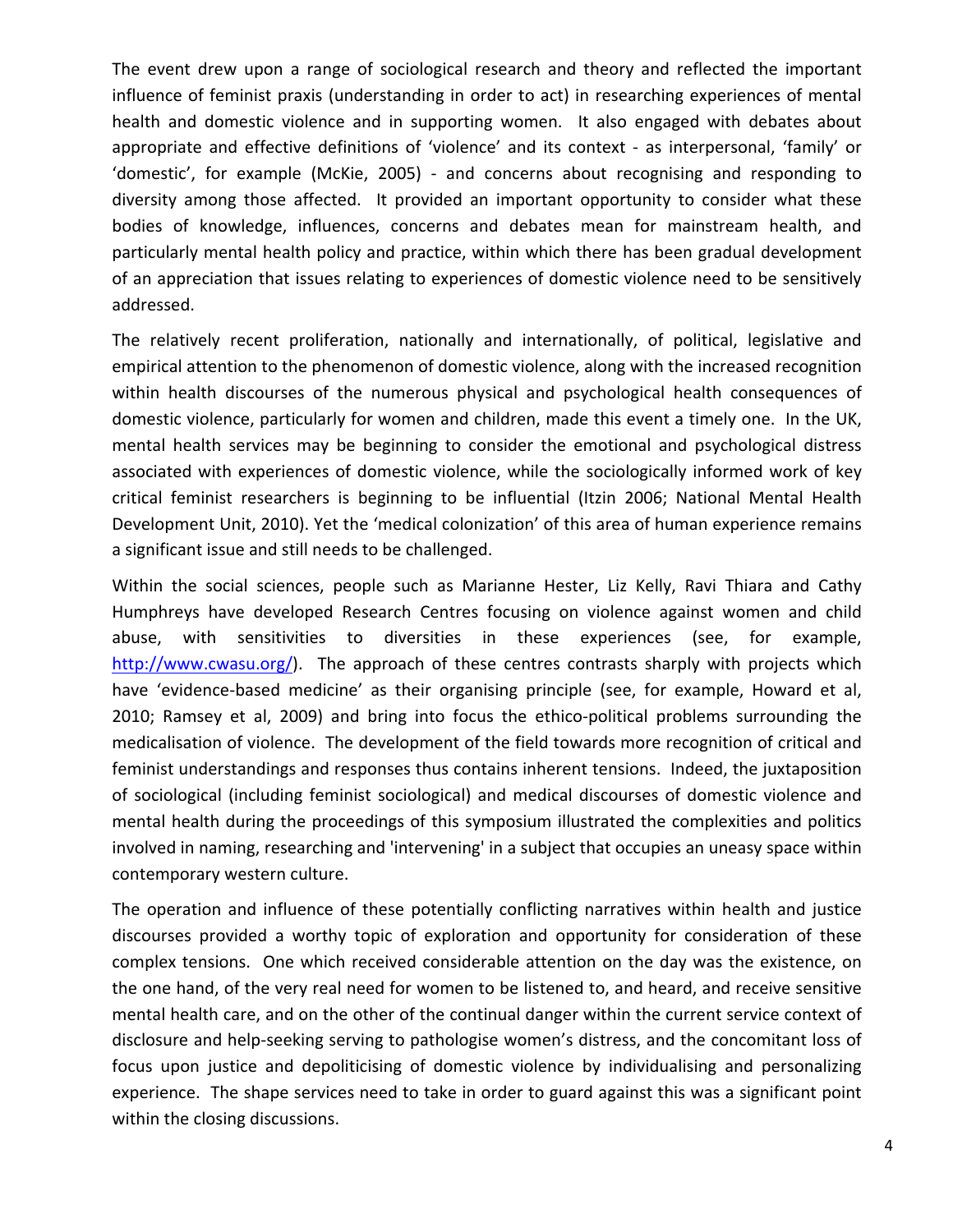# **Key messages from plenary presentations**

## **Jackie Patiniotis and Lisa White, The Joint Forum Women's Group (JFWG)**

- There remains a need for women's safety within mental health services and difficulties still exist in the negotiating of gender politics in service user groups.
- There is a continuing need for critical feminist women only spaces and the politicising of women's experiences of violence and distress.
- This politicising can be enabled through collaborations between sociologists and third sector groups. (An example of a collaborative Photovoice photography project between the JFWG and LJMU was presented. This aimed to present women's objections to the symbolic violence of sexualised imagery in public places and its impact upon their mental health.)
- A key question remains: How can an understanding of violence against women and girls as an assertion of male power, and a cause and consequence of women's inequality, be incorporated into mental health policy, inform service delivery, and be taken up by service user groups?

## **Professor Liz Kelly, CWASU,** *Reasonable responses to unreasonable behaviour? Medical and sociological perspectives on the aftermaths of sexual violence*

- Sexual violence is often silenced within the discourses surrounding domestic violence and should be further acknowledged.
- There is a need to recognise and understand the operation of power through the ways in which the languages of medicine and psychology construct experiences of violence. Personalising and pathologising these experiences can cause further harm when the reality is that violence against women is all too usual.
- Sociological framings of sexual violence in terms of embodiment, social suffering and resistance can be helpful to women through contextualising and politicising experience and should further inform policy and practice. Emotional distress can be understood as a kind of resistance; dissociation can be a way of managing the unbearable.
- Fear arising from experiences of violence and negative responses from others (e.g. blaming) shrink space for action; empowerment is expanding space for women to make their own decisions (agency). Critical, feminist understandings can help to achieve this space within a temporal frame encompassing time to tell, time to be silent and time to take more control.
- In policy terms, women's collective voices should count as 'evidence'; people's lives are evidence.

*"Enjoyed it immensely. Thank you."*

*"A fantastic delivery that has had such a positive influence on my knowledge within the area. Very valuable source I can carry through my career and learning."*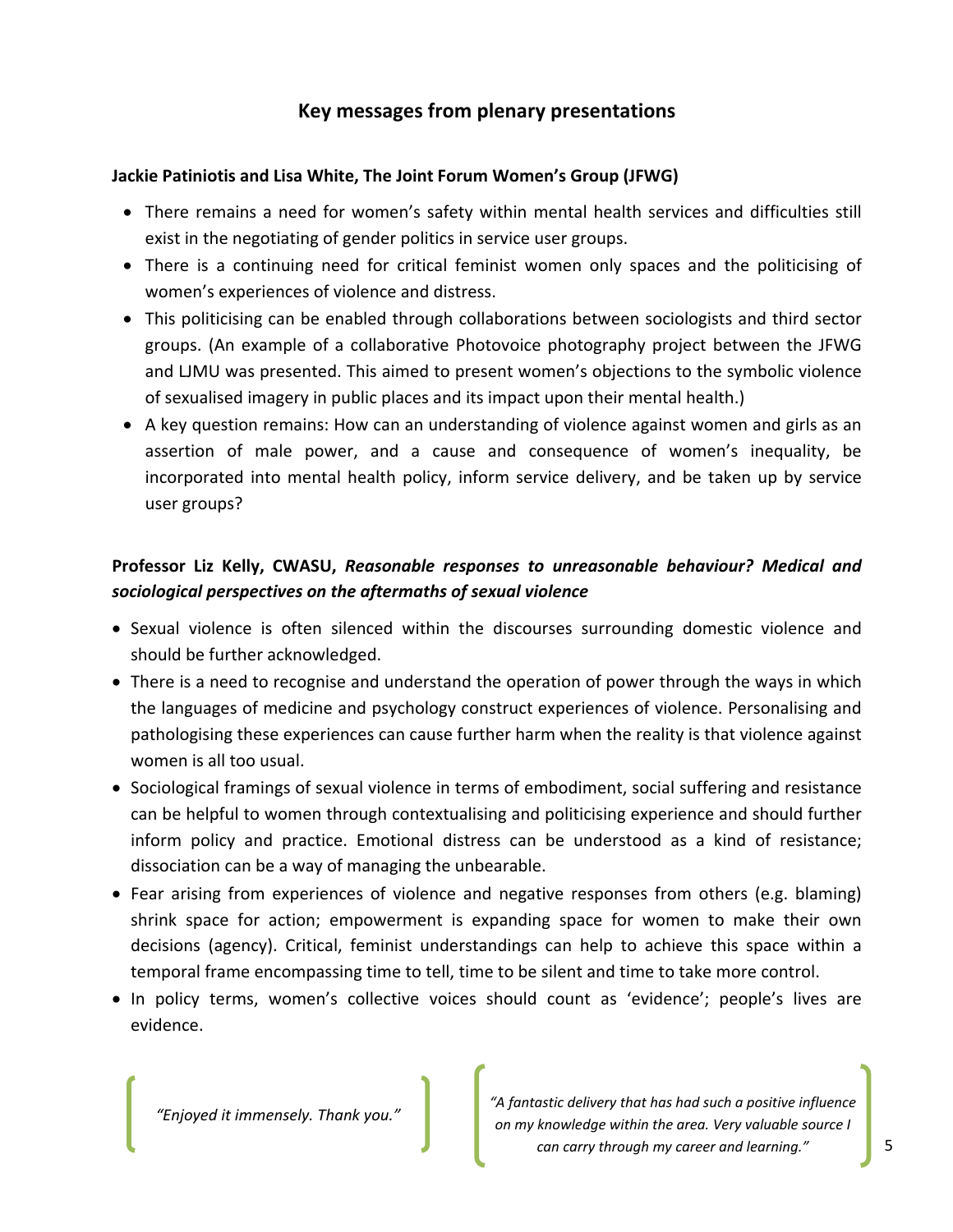## **Marai Larasi, IMKAAN,** *Experiences within Black, Asian, Minority Ethnic and Refugee Communities*

- Mental distress resulting from violence within relationships is a significant issue in the lives of BAMER women.
- There can be competing loyalties of race vs gender for black women faced with male violence, in part due to fears of perpetuating stereotypes of black men as dangerous.
- There exist paradoxes for asylum-seeking women seeking a 'safe haven' in the UK whereby they face their experiences of violence being disbelieved when they disclose.
- Tensions are inherent in working across differences (e.g. with respect to religious beliefs) with ethnic minority women. Diversities within groups and 'identities' need to be acknowledged and negotiated, alongside the requirement that differences in coping with violence are sensitively addressed.
- Inconsistencies in practice and a lack of a joined up approach between mental health services and VAWG services can be unhelpful to BAMER women seeking help.
- There is a need to develop bridges between mental health and domestic violence agencies serving different populations with foundations that recognise & challenge assumptions.

# **Professor Catherine Donovan, University of Sunderland,** *Exploring Implications of the Impact of Mental Health Issues on Those Experiencing Domestic Violence in Same Sex and/or Trans Relationships*

This presentation disseminated findings from the first national ESRC‐funded study on comparing domestic abuse in same sex and heterosexual relationships. Key points were as follows:

- Histories of constructing LGBT relationships in terms of deviance and pathology present dilemmas for research into domestic violence within LGBT relationships.
- Homophobia and discrimination contribute to the higher prevalence of mental health difficulties among LGBT people compared to their heterosexual counterparts.
- Difficulties were apparent in how domestic violence is named within same sex relationships.
- LGBT people often do not access domestic violence services as experiences may not be recognised in these terms and due to a lack of trust.
- Great care needs to be taken in exploring empirical data without replicating hetero-normative patterns.
- LGBT people often rely on private/informal sources of help, including counselling/therapy.
- Appropriate responses within mainstream domestic violence and mental health services should be informed by an understanding of sexual inequalities and their intersections with other social inequalities.
- While there are tensions in researching and addressing issues in this area, there needs to be a commitment to a process that makes violence within LGBT relationships a more public problem.

*"A welcome opportunity to discuss issues relating to mental health and domestic violence. An excellent day!"*

*"This has been a fabulous chance to make connections and re‐make connections. Thank you!"*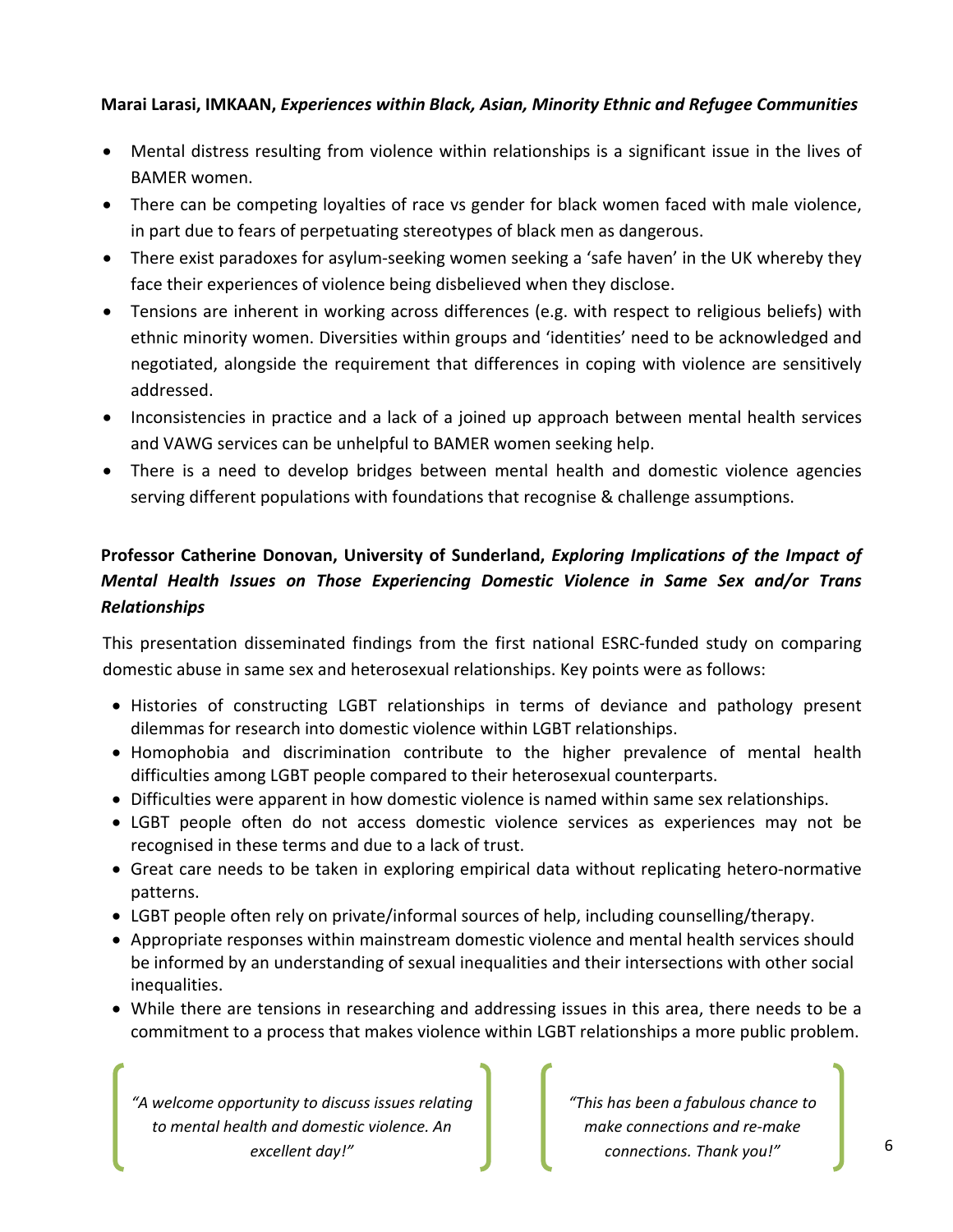## **Professor Linda McKie, Glasgow Caledonian University,** *States of Denial: Gendering Policy & Practice in Domestic Abuse and Mental Health*

- The denial of domestic violence is endemic within western culture and exists on multiple levels: literal (factual or blatant denial); interpretive (evidence is given a different meaning); and implicatory (what is denied or minimized are the implications of the violence and our own complicity in perpetuating this) (Cohen, 2001).
- Gender symmetry research and literature denies the kaleidoscope of power and oppression inherent in human relationships and the structuring of society; androcentrism exists in the viewing of women's violence through the lens of men's violence.
- These denials surround the construction of mental health policy and domestic violence policy. Representation of social problems in policy both reflect and help determine who gets heard, who is silenced and what data is manipulated.
- There remains a problem of the translation of policy into practice implementation, monitoring and evaluation. This requires critical engagement with gendered notions of violence.
- The recognition of gains and progress in responses to domestic violence is important while retaining an ever present, on‐going dialogue across boundaries within government departments and service contexts.

## **Key messages from workshops**

## **Gender and mental health services (facilitated by Dr Lydia Lewis, Lisa White and Jackie Patiniotis)**

- When it comes to dealing with the impact of violence on mental health, there is a need within health service contexts to 'expand space for action' for women through providing more opportunities to speak about experiences of violence in a supportive, women only situations informed by an understanding of gender power relations.
- Difficulties in the gender politics of the area of violence and mental health should be addressed through an argument about gender and power relations that adversely affect women more; this can help to identify men's needs as well, which are not necessarily reciprocal to women's.
- There is a need to translate sociological and feminist knowledge about gender, violence and mental health into mental health service contexts and this can be helped through building more bridges between disciplines, between the sexual and domestic violence and mental health sectors, and between academic disciplines such as sociology and practice settings. In this context, we need to consider practical ways we may interpret and use concepts that can be difficult to understand while policy makers must engage with feminist academics and women working on the ground with women who have experienced abuse.

*"Very interesting, informative, and engaging. Good opportunities for sharing experiences and networking with other individuals and health care / academic organizations."*

*"Stimulating speakers – feel I'll take a lot from today back to colleagues who were unable to attend."*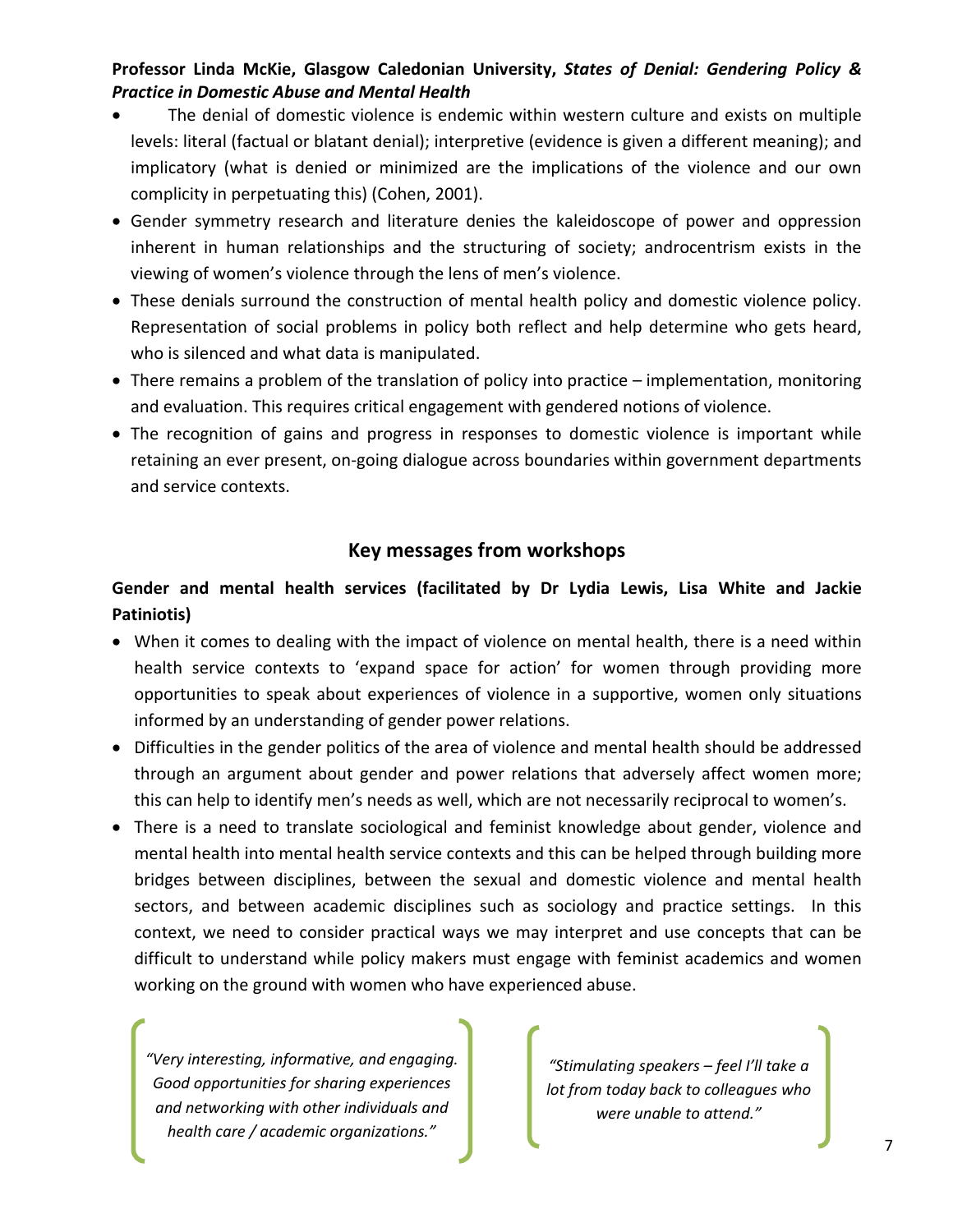# **Domestic Violence, Substance Misuse and Mental Health (facilitated by Jennifer Holly, Against Violence and Abuse [AVA], The Stella Project)**

- 'The trilogy of risk' was presented as illustrating the overlapping and intertwining of domestic violence, substance misuse and mental health issues. Problematic uses of language illustrate the continuing stigmatised experiences for women e.g. 'toxic trio' and 'triple diagnosis' are terms which potentially reinforce medicalising and pathologising approaches.
- There is often a lack of interagency working and a compartmentalisation of aspects of experience (substance misuse, domestic violence, mental health issues) which can impede people's help seeking.
- A range of projects across the UK are endeavouring to integrate these three areas. This includes Against Violence and Abuse (AVA), a second tier support service producing training, guidance and toolkits, and networking.
- Fear and lack of assurance means disclosure of domestic violence often isn't encouraged. There is a need to build confidence and ability in practitioners to recognise issues and signs of domestic violence. The Duluth Model which illustrates a power control wheel remains useful here.
- Government consultations are often not utilised constructively in the policy process and may even be ignored. There needs to be a commitment to listening and ensuring these inform policy and service development.

## **Black, Asian, Minority Ethnic, Refugee (BAMER) Issues (facilitated by Marai Larasi, Imkaan)**

- We need to be careful not to homogenise BAMER women.
- Concerns with the colour of our skin can mean issues remaining unacknowledged; it is better to 'do your best' in addressing issues with women from BAMER communities while knowing this will have limitations.
- It can be helpful to look for common ground between yourself and Others so as not to sensationalise BAMER issues

# **Motherhood, Maternity, mental health and domestic violence (facilitated by June Keeling, University of Chester**)

- Pregnancy often leads to the onset of violence or a change in its nature.
- Assaults are often life threatening/ psychologically damaging to the mother and the child (whether unborn/newborn or older).
- Key signs include a partner controlling the woman's journey through pregnancy and physical/ mental illness.
- Failure of services can arise from systemic blocks to listening, fear of over‐reaction and professional concern over own competency.
- There is good practice but often this is compromised by poor communication or funding cuts.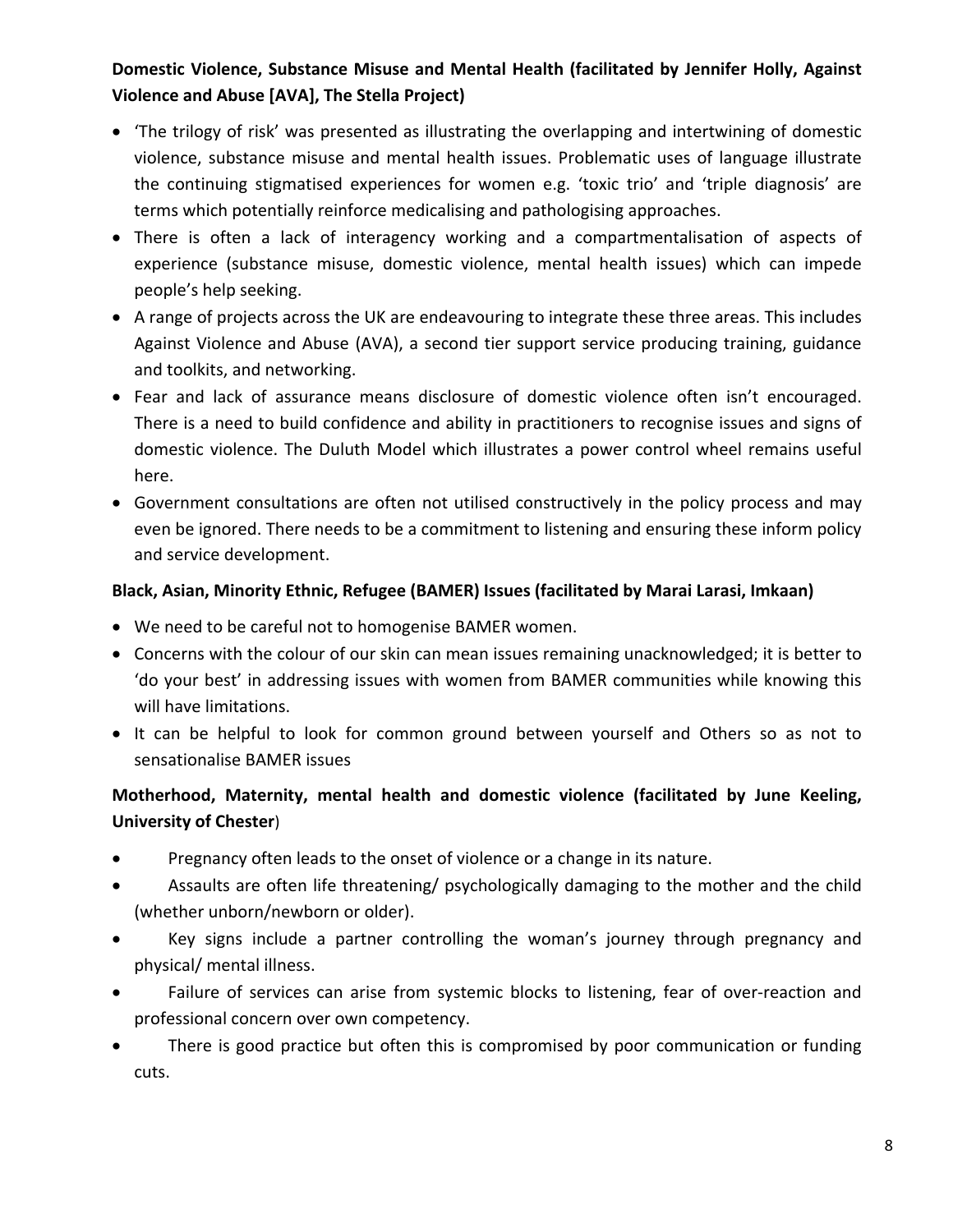The rise of the (generic) discourse of human rights to the fore of public debate has had positive and negative impacts for women.